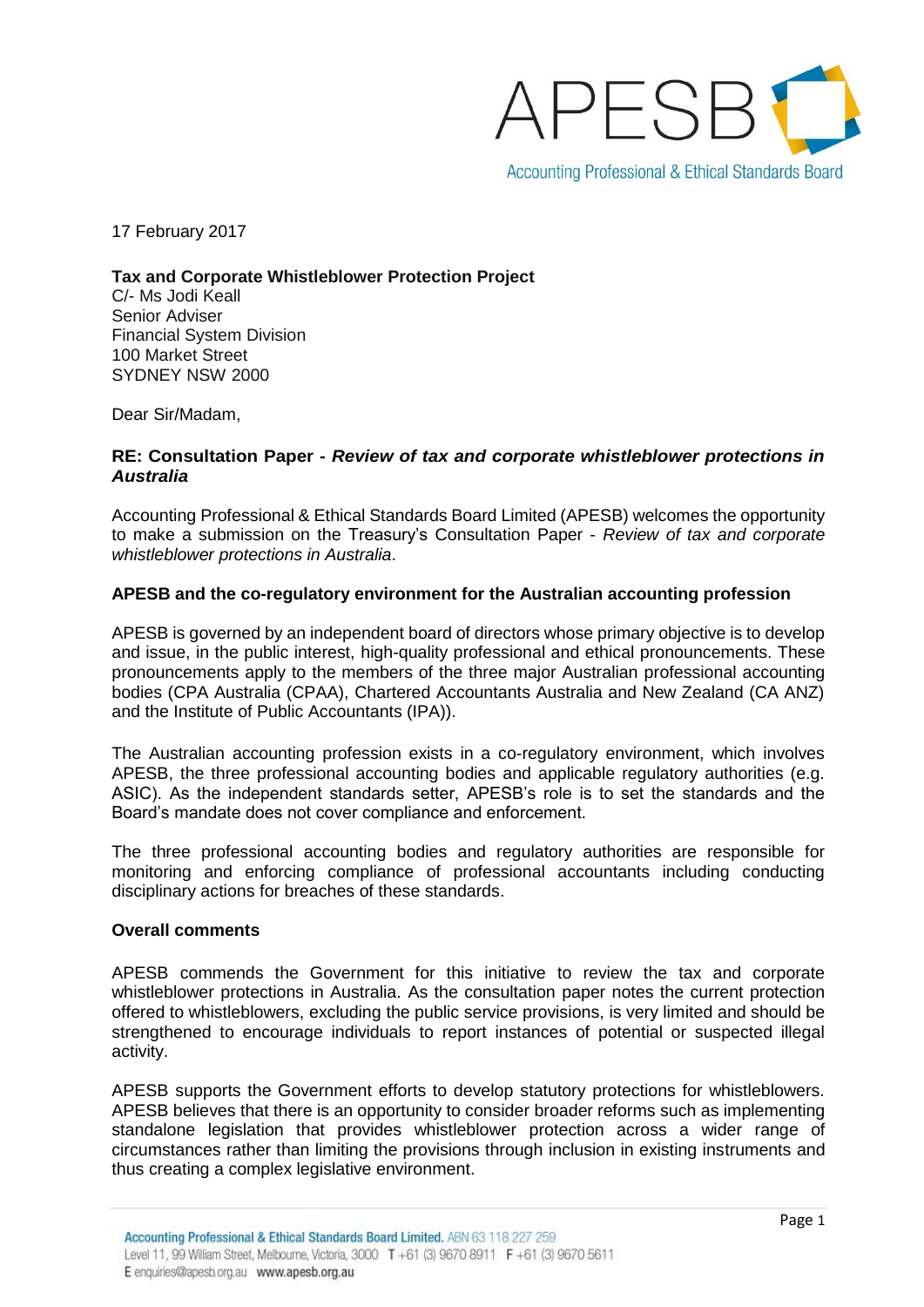The consultation paper itself notes that there is a broad range of corporate activity in Australia which is not covered by the Corporations Act. Therefore limiting the changes to this instrument will see no protection for whistleblowers who wish to report on matters such as work, health and safety, or environmental matters.

APESB supports the expansion and clarification of the categories of qualifying whistleblowers in the *Corporations Act 2001* to cover accountants, those providing a wide variety of financial services and other parties. We note that the proposed amendment would provide statutory protections to a broader range of parties, including accountants and auditors, and would encourage parties to report instances of suspected or potential illegal activity.

Professional accountants will shortly have new professional reporting obligations when they are faced with suspected or actual non-compliance with laws and regulations (NOCLAR). An outline of these proposed provisions is set out below. The current status of the whistleblower protection in Australia may discourage accountants from disclosing matters under these proposed professional obligations.

APESB strongly believe that whistleblower protections for all sectors should at least be consistent with the current public service legislation or comparable international legislation, such as what is in place in the United Kingdom and United States. This will create the right environment and protection for whistleblowers in Australia to report suspected or actual illegal activity.

# **Proposed APESB Standard on Non-compliance with laws and regulations**

After an extensive six year consultation the International Ethics Standards Board for Accountants (IESBA) have released an international standard *Responding to Non-Compliance with Laws and Regulations* [\(NOCLAR\)](http://www.ifac.org/publications-resources/responding-non-compliance-laws-and-regulations) to govern the professional conduct of the global accounting profession. These provisions provide accountants with the ability to set aside the fundamental principle of confidentiality and disclose matters to a regulator or oversight body if there is compelling evidence that reporting the matter would be in the public interest.

APESB has commenced the process to implement these reforms in Australia. [An exposure draft](http://www.apesb.org.au/uploads/current_projects/explore_draft_open/30012017164037_APESB_ED_2_16_APES_110.pdf) was issued in December 2016 to amend [APES 110 Code of Ethics for Professional Accountants](http://www.apesb.org.au/uploads/standards/apesb_standards/compiledt2c1.pdf) [\(APES 110\)](http://www.apesb.org.au/uploads/standards/apesb_standards/compiledt2c1.pdf) to incorporate these provisions in the Australian Code.

This proposed professional standard will strengthen the professional framework for accountants to respond to NOCLAR committed by their clients or employers. Under these proposed provisions, professional accountants are required to consider actual or suspected breaches of laws and regulations and take appropriate action to deal with these instances.

In certain circumstances, the professional accountant will be allowed to set aside the fundamental ethical principle of confidentiality under APES 110 and report a matter to an appropriate regulatory authority if it is in the public interest. In doing so the accountant should also consider their own personal safety and whether there is protection from civil, criminal or professional liability or retaliation.

Accordingly, if there is strong whistleblower protection in Australia this in turn will provide the proper legislative environment and statutory protection for professional accountants to report NOCLAR to regulatory authorities. In the absence of strong whistleblower provisions in Australia for corporate and other activity, a professional accountant who is considering reporting an actual or suspected NOCLAR will have to consider this significant risk (i.e. lack of statutory whistleblower protection) in their decision making process on whether or not to report a matter and it may potentially be the deciding factor.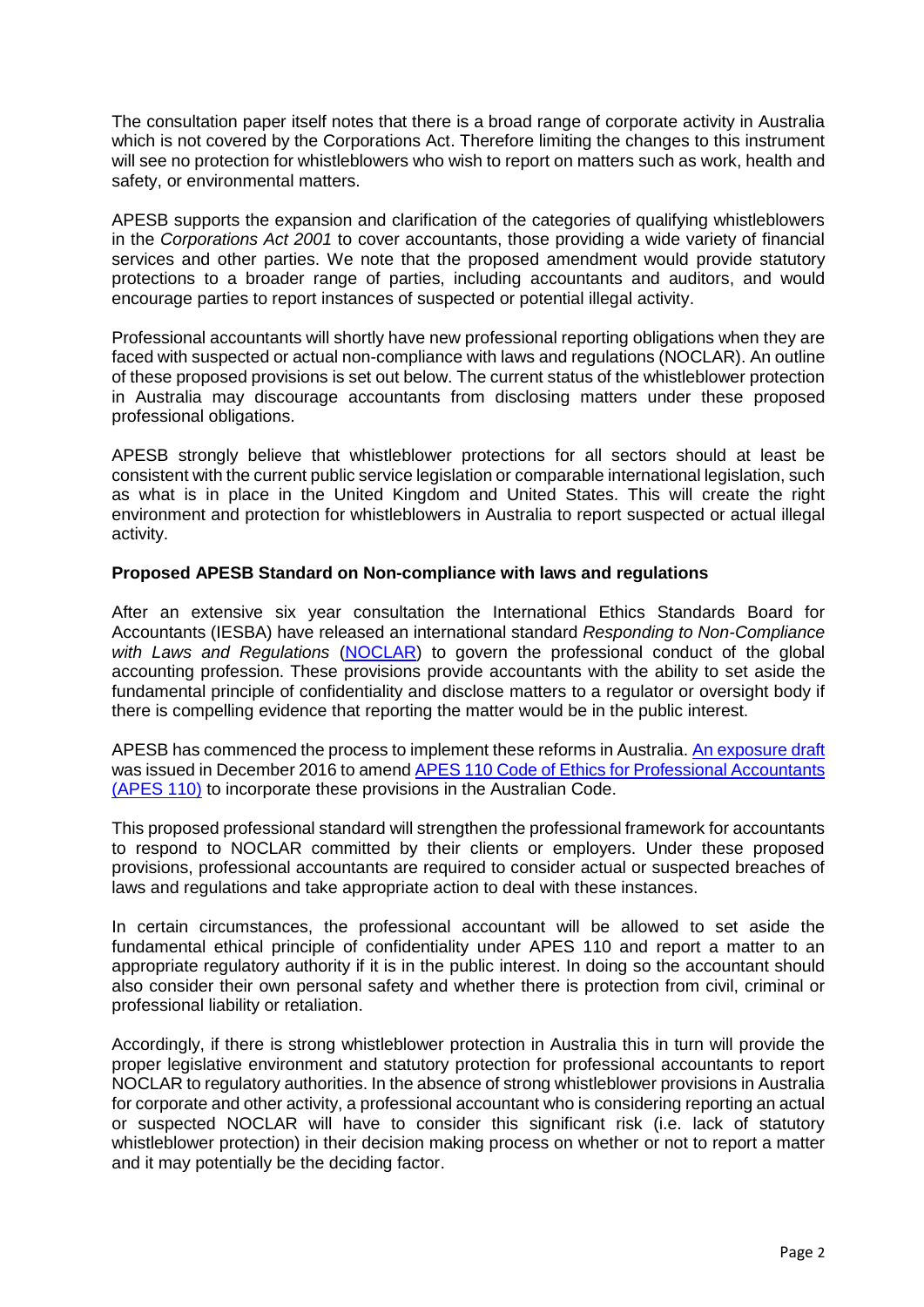The public comment period for the APESB Exposure Draft on NOCLAR closes on 15 March 2017.

# **Specific comments**

APESB responses to selected questions from your consultation paper are included in Appendix A for your consideration.

# **Concluding comments**

We trust you find these comments useful in your final deliberations. Should you require additional information, please contact APESB's Chief Executive Officer, Mr Channa Wijesinghe at [channa.wijesinghe@apesb.org.au.](mailto:channa.wijesinghe@apesb.org.au)

Yours sincerely

 $re$   $L$ 

The Hon. Nicola Roxon Chairman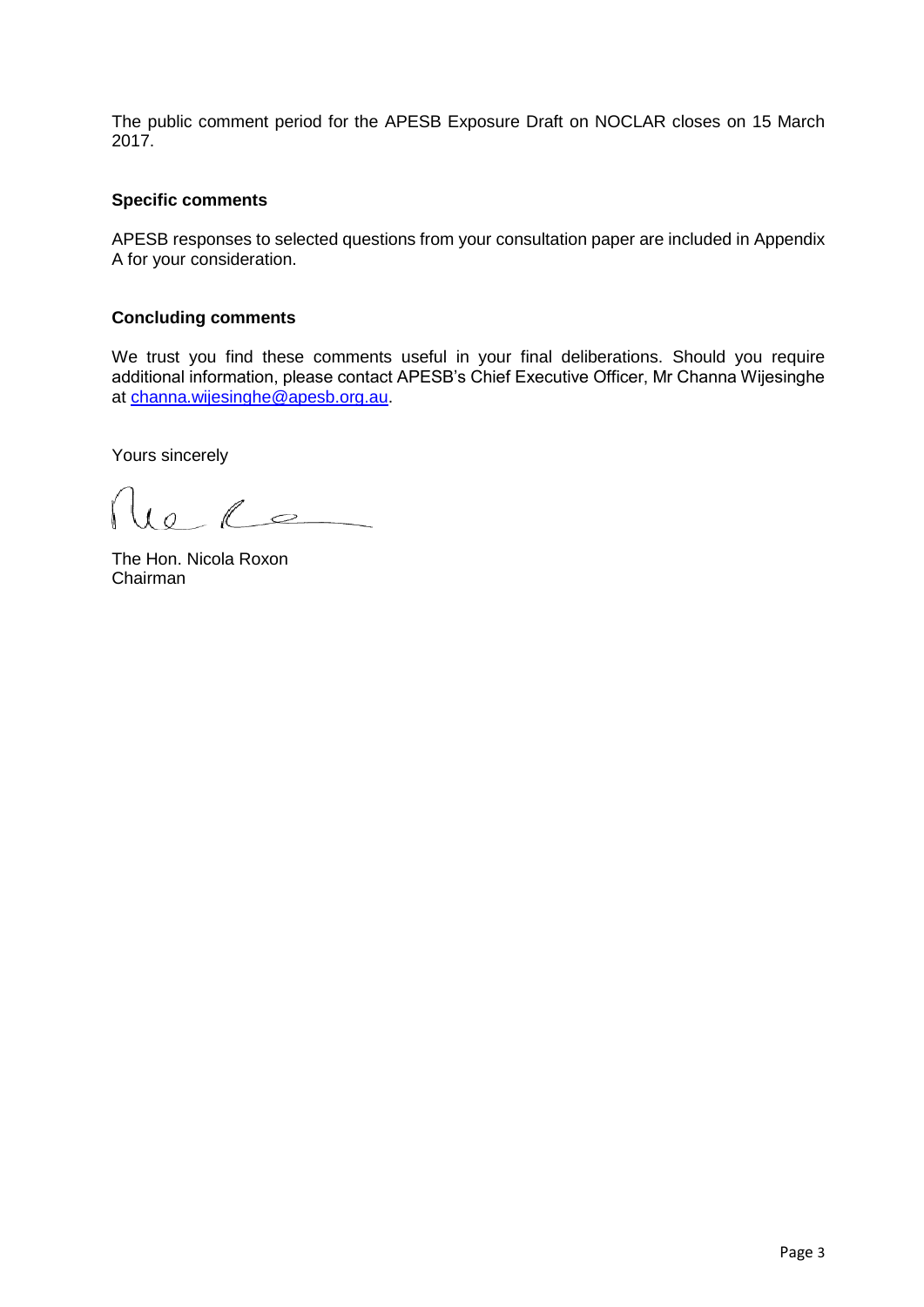# **APESB's Specific Comments**

APESB has not responded to all questions in the consultation paper. APESB's responses to selected questions in the consultation paper are as follows:

### *Categories of qualifying whistleblowers*

### **1. Do you believe that the Corporations Act categories of whistleblower should be expanded to former officers, staff and contractors?**

Yes. APESB believes that the whistleblower categories under the *Corporations Act 2001* (the Act) should be expanded to include people other than current officers and staff who may have information about a potential misconduct, such as accountants, those providing a wide variety of financial services and other parties. This will provide an incentive to former employees and contractors to report a potential wrongdoing and be covered by the statutory protections under the law.

# **2. Should it be made clear that the categories include other people associated with the company such as a company's former employees, financial services providers, accountants and auditors, unpaid workers and business partners?**

Yes. The Act should make it clear that the categories include other people who have dealings with a company, such as former employees, service providers, accountants and auditors, unpaid workers and business partners. This will ensure that there is no ambiguity as to who qualifies as a whistleblower and who can access the statutory protections under the law.

The consultation paper notes that company auditors do not need to be included in the list of qualifying whistleblowers as there is an existing separate mandatory disclosure requirement. The APESB note that this only applies to audits conducted under the Corporations Act. Therefore the list of qualifying whistleblowers should include auditors, to ensure auditors who perform audits that are not governed by the Corporations Act, such as environmental auditors, are afforded the same protection.

### *Subject matter of disclosures covered by whistleblower protections*

**4. Should the scope of information disclosed be extended? If so please indicate whether you agree with any of the options discussed above, and why. If you do not believe any of the above options should be considered please explain why not and whether there are any other options that could be considered instead.**

Yes, we support the extension of the scope of disclosable information as the current scope is restrictive.

We believe that there are strong merits to the introduction of a single general whistleblower regime, in particular, amending the Act to broaden the scope of disclosable information as it will simplify the law thereby assisting regulators such as ASIC with its investigative work. We are of the view that this will address the difficulties that potential whistleblowers experience in respect of fragmented legislation where there are numerous statutes with separate whistleblower regimes.

APESB note the consultation paper raises the concept of materiality as a way of ensuring that only significant matters will be reported. Within our exposure draft on NOCLAR we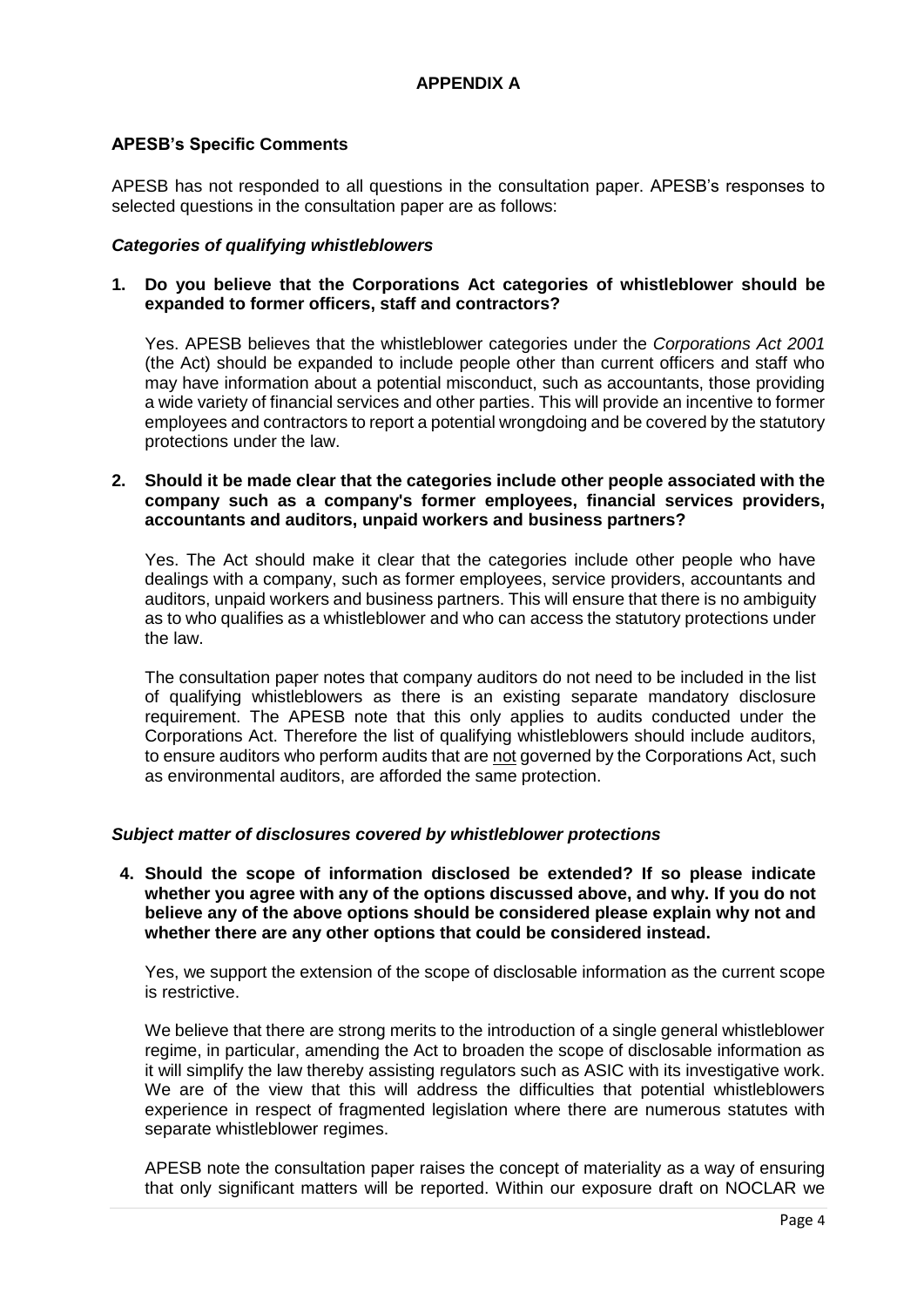have included a compelling public interest test which would limit the reporting of irrelevant matters. This test could be used as an alternative mechanism to the concept of materiality. However, this must be balanced with whether the matter is illegal (e.g. a facilitation payment) and must be reported.

# *Good faith obligation – is it effective?*

# **5. Should the 'good faith' requirement be replaced by an objective test requiring the disclosure be made on 'reasonable grounds'?**

Yes, we believe that the 'good faith' requirement should be replaced by an objective test that requires disclosure based on 'reasonable grounds'. This will still encourage whistleblowers to disclose matters and remove the burden of whistleblowers having to prove they were not acting purely in self-interest.

# *To whom information may be disclosed*

# **9. Should the specified entities or people to whom a disclosure can be made be broadened? If so, which entities and people should be included?**

To encourage potential whistleblowers to come forward, it is important that they are able to avail of assistance to address any issues they may have in relation to disclosure of information. Potential whistleblowers may want to obtain legal advice, and accordingly lawyers should be included in the list of specified entities or people to whom a disclosure can be made.

**10. Should whistleblowers be allowed to make a disclosure to a third party (such as the media, members of parliament, union representatives, and so on) regardless of the circumstances? In the alternative, should such wider disclosures be allowed but only if the company has failed to act decisively on the information provided? Are there alternative limitations that should be considered? Please give reasons for your answers.**

We are of the view that a suspected wrongdoing should be first reported to the company, to provide them with the opportunity to first address the issue. We believe that those charged with the company's governance of the entity (generally the Board of Directors) and its management are primarily responsible in ensuring that reports of potential misconduct are appropriately actioned and whistleblowers are afforded adequate protections.

However, if the company or the entity does not take appropriate action, we believe that third parties to whom disclosures can be first made should be to regulatory or oversight bodies.

### **13. Should there be any exceptions in this context for small private companies?**

Consideration should be given to small private companies as these organisations may not have the appropriate structure and suitably qualified personnel to address reports of potential misconduct. It is also possible that the owners and/or managers may have committed the suspected misconduct. In these circumstances, reporting directly to an appropriate regulatory authority or obtaining legal advice from a lawyer may be a better option for the whistleblower.